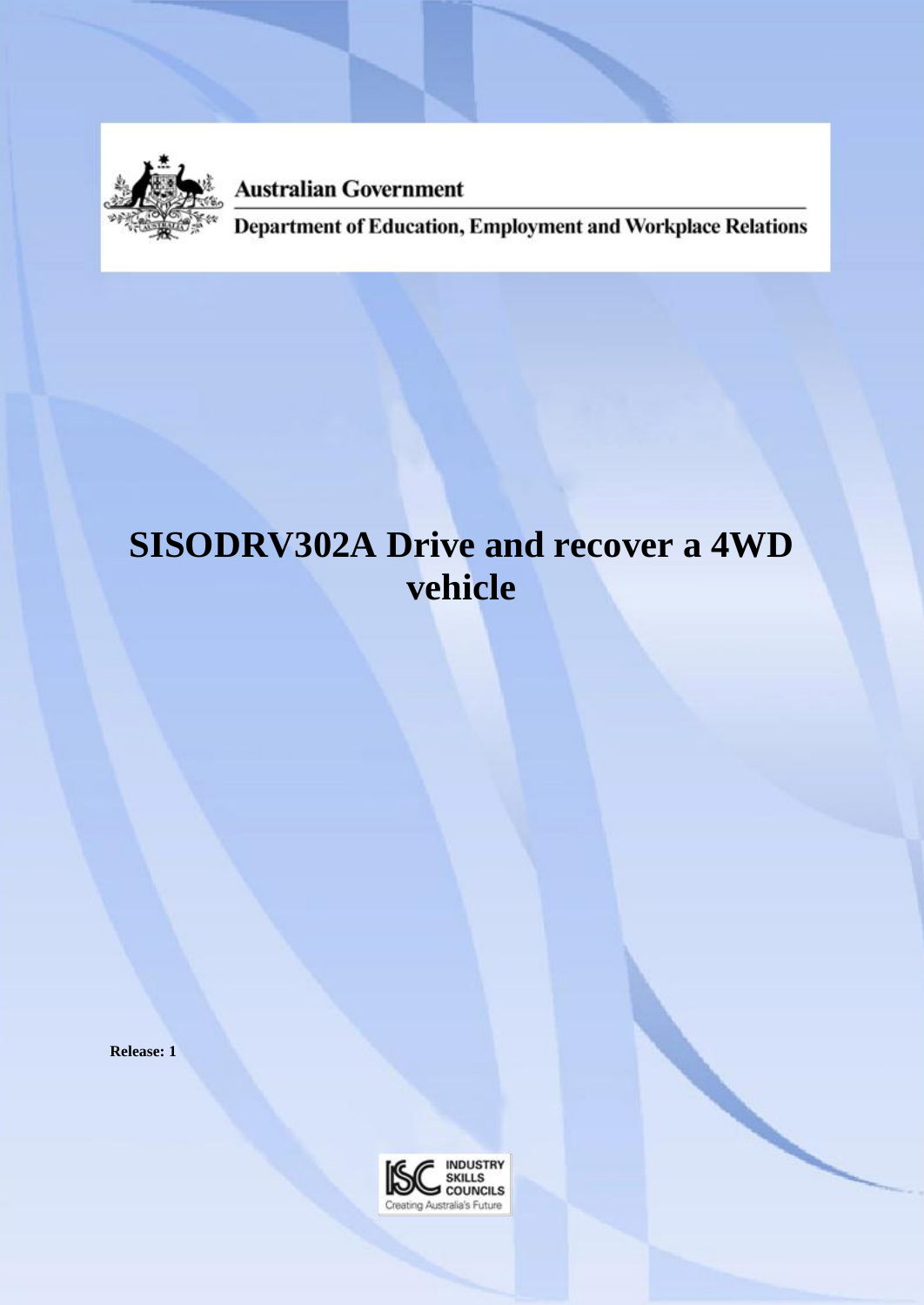#### **SISODRV302A Drive and recover a 4WD vehicle**

### **Modification History**

Not Applicable

# **Unit Descriptor**

| Unit descriptor | This unit describes the performance outcomes, skills and<br>knowledge required to use appropriate range, gear and<br>techniques to drive a four wheel drive vehicle through and<br>over a variety of terrain types. This includes the application<br>of basic vehicle recovery techniques and maintenance. |
|-----------------|------------------------------------------------------------------------------------------------------------------------------------------------------------------------------------------------------------------------------------------------------------------------------------------------------------|
|                 | Driving must be carried out according to the licensing,<br>certification requirements of the relevant State or Territory<br>authority.                                                                                                                                                                     |

# **Application of the Unit**

| <b>Application of the unit</b> | This unit applies to outdoor recreation leaders working for<br>outdoor education or adventure providers; volunteer<br>groups; not-for-profit organisations or government<br>agencies. |
|--------------------------------|---------------------------------------------------------------------------------------------------------------------------------------------------------------------------------------|
|--------------------------------|---------------------------------------------------------------------------------------------------------------------------------------------------------------------------------------|

### **Licensing/Regulatory Information**

Refer to Unit Descriptor

### **Pre-Requisites**

| <b>Prerequisite units</b> | Nil |  |
|---------------------------|-----|--|
|                           |     |  |
|                           |     |  |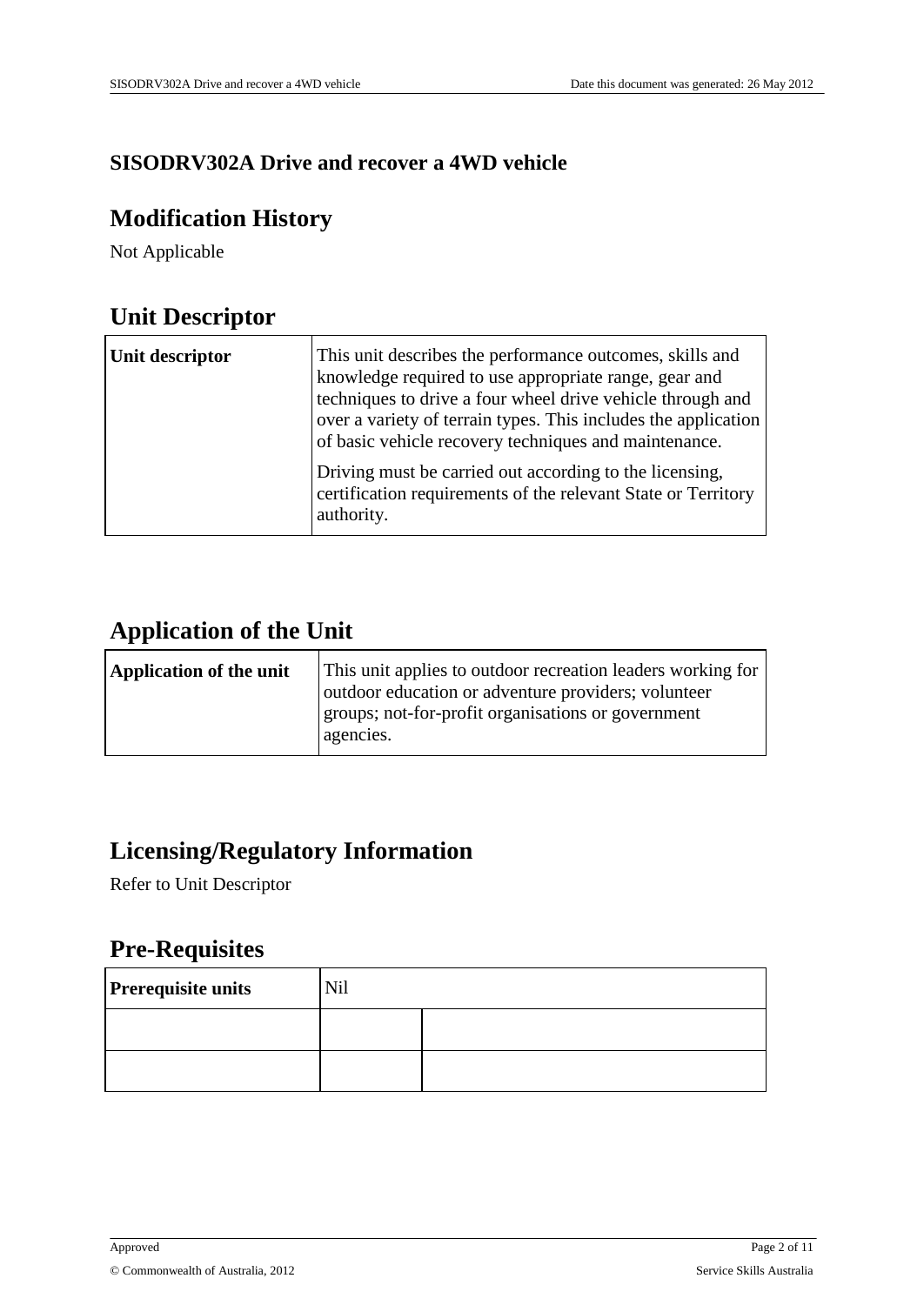## **Employability Skills Information**

|  | <b>Employability skills</b> |  |
|--|-----------------------------|--|
|  |                             |  |

This unit contains employability skills.

### **Elements and Performance Criteria Pre-Content**

| Elements describe the<br>essential outcomes of a<br>unit of competency. | Performance criteria describe the performance needed to<br>demonstrate achievement of the element. Where bold<br>italicised text is used, further information is detailed in the<br>required skills and knowledge section and the range<br>statement. Assessment of performance is to be consistent |
|-------------------------------------------------------------------------|-----------------------------------------------------------------------------------------------------------------------------------------------------------------------------------------------------------------------------------------------------------------------------------------------------|
|                                                                         | with the evidence guide.                                                                                                                                                                                                                                                                            |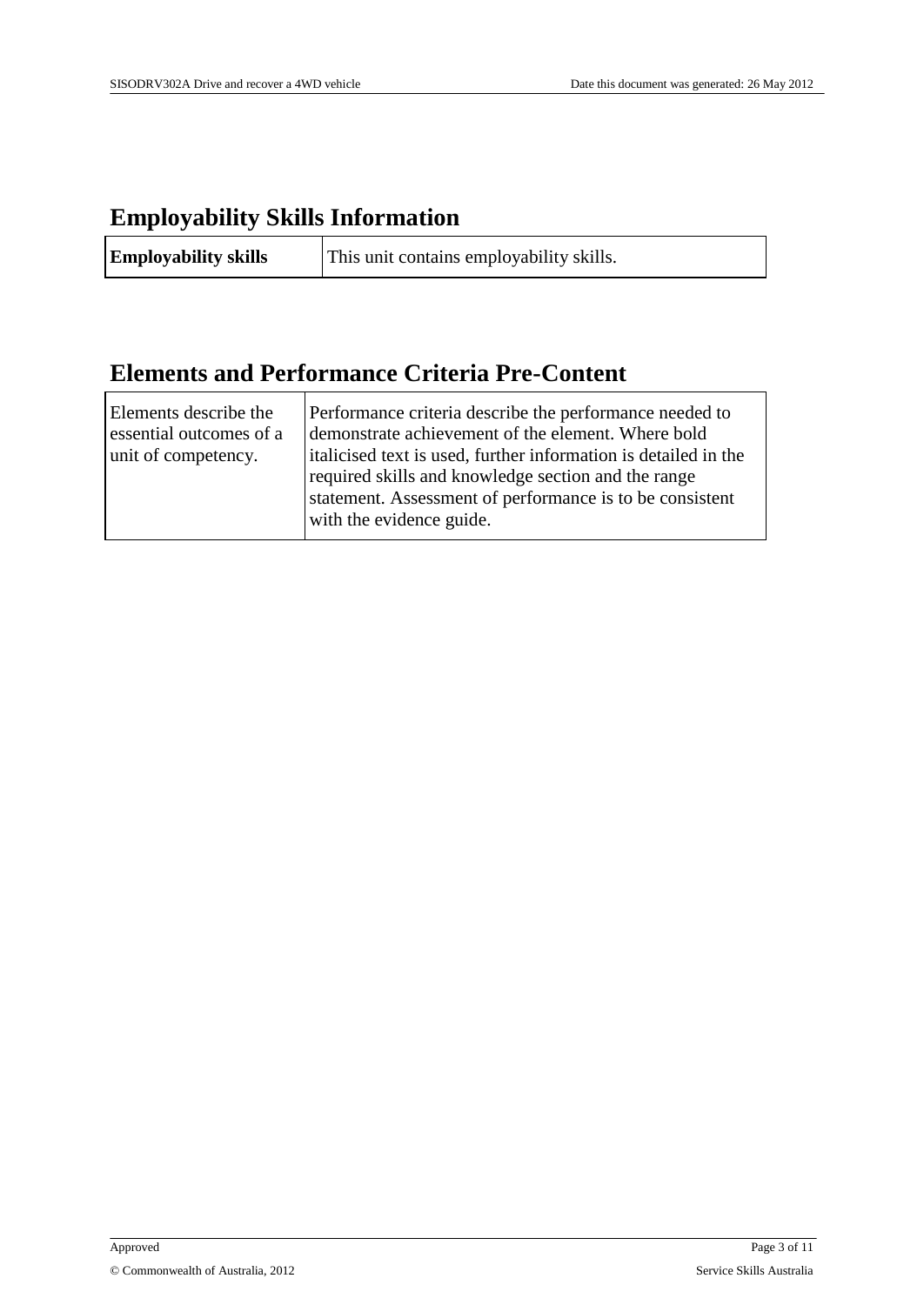| <b>ELEMENT</b>                             | PERFORMANCE CRITERIA                                                                                                                                                          |
|--------------------------------------------|-------------------------------------------------------------------------------------------------------------------------------------------------------------------------------|
| 1. Plan for four wheel<br>driving.         | 1.1. Determine structural and handling differences<br>between a conventional two wheel drive and a <i>four</i><br>wheel drive vehicle.                                        |
|                                            | 1.2. Identify the purpose and use of front wheel hubs<br>where appropriate, recovery points and mounting<br>features.                                                         |
|                                            | 1.3. Identify factors affecting tyre size, fitment, rating,<br>and pressure.                                                                                                  |
|                                            | 1.4. Identify hazards associated with incorrect use of<br>vehicle features or equipment.                                                                                      |
|                                            | 1.5. Select <i>equipment</i> and check working condition<br>according to manufacturer's recommendations and<br>organisational policies and procedures.                        |
|                                            | 1.6. Access relevant sources to interpret weather and<br>environmental information and determine activity<br>plan.                                                            |
|                                            | 1.7. Determine food and water requirements according<br>to principles of nutrition and contextual issues.                                                                     |
| 2. Perform<br>pre-departure checks.        | 2.1. Perform <i>routine</i> pre-departure checks and take<br>action to correct any deficiency.                                                                                |
|                                            | 2.2. Apply safe vehicle loading practices and secure<br>personal items according to organisational policies<br>and procedures.                                                |
|                                            | 2.3. Advise passengers of safety precautions to be taken<br>when traversing rough terrain according to relevant<br>legislation and organisational policies and<br>procedures. |
| 3. Drive in a variety of<br>terrain types. | 3.1. Survey track to identify hazards, asses risk and<br>select routes that minimise damage to the<br>environment.                                                            |
|                                            | 3.2. Apply smooth accelerator control strategies over a<br>range of terrain types.                                                                                            |
|                                            | 3.3. Apply recommended braking techniques for hard top<br>surfaces and off road conditions.                                                                                   |
|                                            | 3.4. Identify situations where the engagement of four<br>wheel drive is required.                                                                                             |
|                                            | 3.5. Engage 4W drive and front hubs or centre<br>differential lock where required.                                                                                            |
|                                            | 3.6. Use appropriate range, gear, speed, driving and<br>braking technique to negotiate a range of terrain<br>types while maintaining control of vehicle at all                |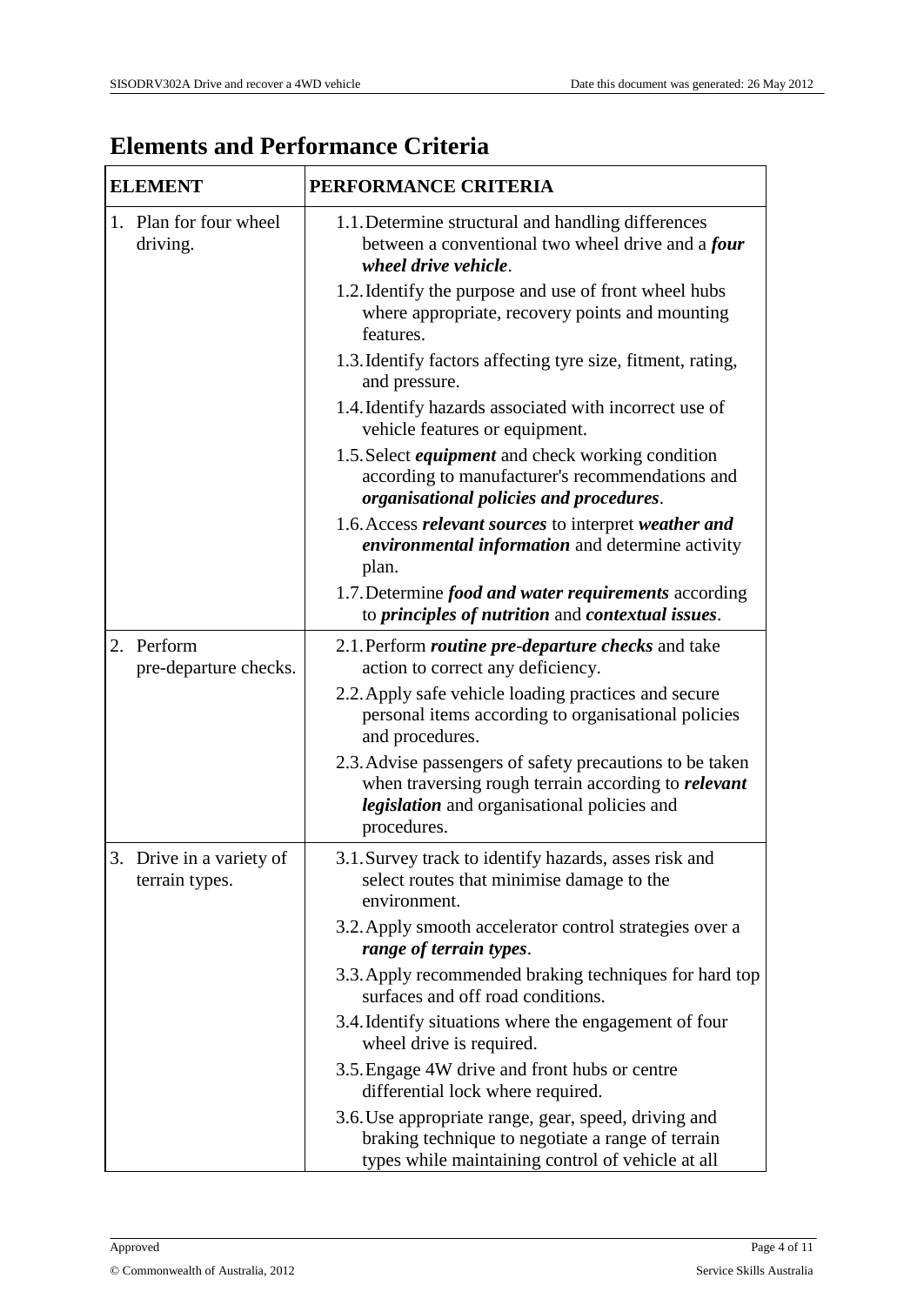| <b>ELEMENT</b> |                                              | PERFORMANCE CRITERIA                                                                                                                                                                               |  |
|----------------|----------------------------------------------|----------------------------------------------------------------------------------------------------------------------------------------------------------------------------------------------------|--|
|                |                                              | times.<br>3.7. Perform a stop and reverse on a moderate incline.                                                                                                                                   |  |
|                | 4. Recover a vehicle.                        | 4.1. Identify risks associated with vehicle recovery and<br>develop and implement strategies to minimise risks<br>according to relevant legislation and organisational<br>policies and procedures. |  |
|                |                                              | 4.2. Identify recovery points and prepare vehicles for<br>recovery.                                                                                                                                |  |
|                |                                              | 4.3. Apply recommended mounting strategy on the four<br>wheel drive vehicle and use of rated recovery<br>equipment.                                                                                |  |
|                |                                              | 4.4. Apply techniques for joining recovery or snatch<br>strap.                                                                                                                                     |  |
|                |                                              | 4.5. Coordinate safe recovery of a four wheel drive<br>vehicle using a single snatch strap.                                                                                                        |  |
|                |                                              | 4.6. Perform post recovery checks and repairs.                                                                                                                                                     |  |
|                |                                              | 4.7. Apply techniques for arresting the snatch strap in<br>case of breakage during recovery                                                                                                        |  |
|                | 5. Perform maintenance<br>and minor repairs. | 5.1. Access maintenance equipment and conduct <i>routine</i><br><i>maintenance</i> and <i>repair tasks</i> .                                                                                       |  |
|                |                                              | 5.2. Check, where necessary, brakes and undercarriage<br>after negotiating varying terrain.                                                                                                        |  |
|                |                                              | 5.3. Demonstrate safe use of a jack to support a four<br>wheel drive vehicle on uneven ground, according to<br>organisational policies and procedure and<br>manufacturer's specifications.         |  |
|                |                                              | 5.4. Complete vehicle performance reports and notify<br>designated personnel.                                                                                                                      |  |
|                | 6. Evaluate four wheel                       | 6.1. Evaluate <i>relevant</i> aspects of the activity.                                                                                                                                             |  |
|                | driving activity.                            | 6.2. Identify improvements for future four wheel driving<br>activities.                                                                                                                            |  |

### **Required Skills and Knowledge**

#### **REQUIRED SKILLS AND KNOWLEDGE**

This section describes the skills and knowledge required for this unit.

#### **Required skills**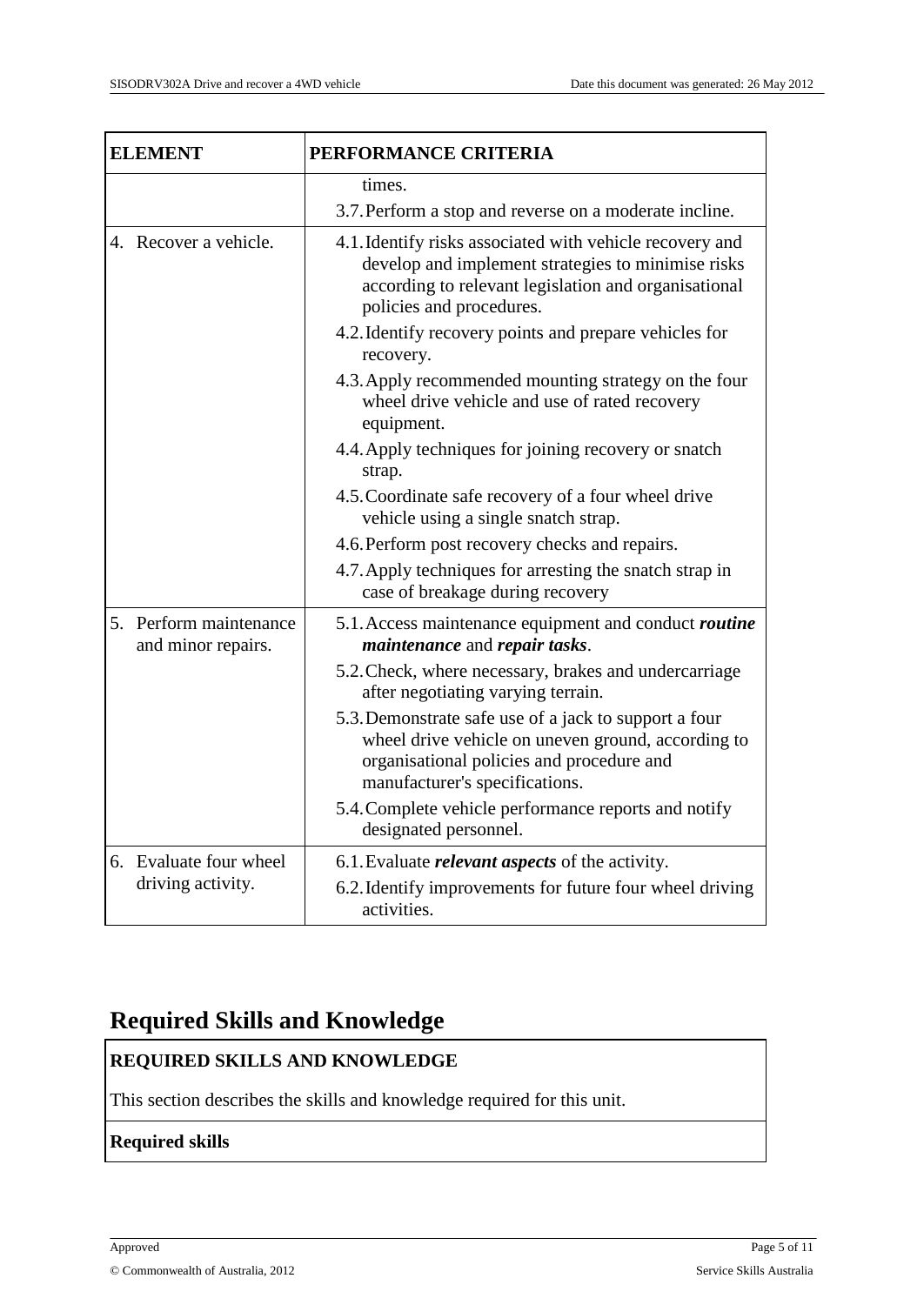#### **REQUIRED SKILLS AND KNOWLEDGE**

- problem-solving skills to:
	- respond appropriately to changing terrain and weather conditions
	- anticipate and mitigate potential hazards and risks
	- conduct basic checks and maintenance of vehicle
	- perform safe vehicle recoveries
- planning and organising skills to:
	- perform thorough pre-departure checks
	- select relevant equipment, spare parts, and tracks that minimises environmental impact
- communication and literacy skills to:
	- record all maintenance and repairs conducted on the four wheel drive vehicle
	- report maintenance activities to relevant personnel
- self management skills to:
	- review and reflect on own performance
	- identify improvements.

#### **Required knowledge**

- legislation and organisational policies and procedures to enable safe participation during four wheel driving
- features and characteristics of four wheel drive vehicles and equipment to enable safe conduct of driving and recovery activities
- four wheel driving techniques used across different terrain
- terrain and weather features and how these might impact on four wheel driving including terrain specific safety requirements to minimise risk to self and others
- recovery and maintenance procedures to ensure risk minimisation to self and group
- reflection and review principles to enable effective self evaluation for future improvement
- minimal impact techniques to ensure protection of the environment.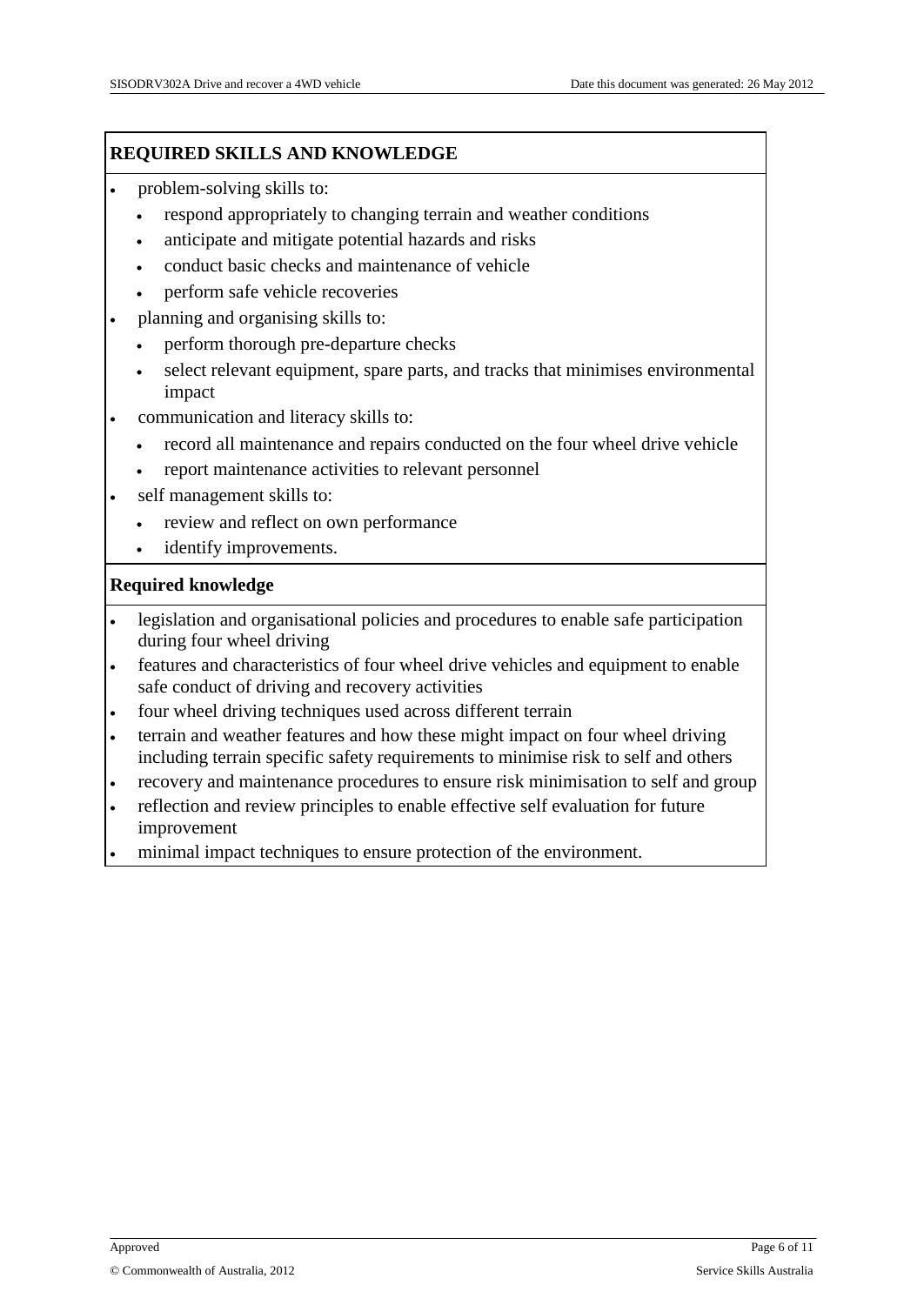# **Evidence Guide**

#### **EVIDENCE GUIDE**

The evidence guide provides advice on assessment and must be read in conjunction with the performance criteria, required skills and knowledge, range statement and the Assessment Guidelines for the Training Package.

| <b>Overview of assessment</b>                                                                             |                                                                                                                                                                                                                                                                                                                                                                                                                                                                                                                                                                                                                                                                                                                           |  |
|-----------------------------------------------------------------------------------------------------------|---------------------------------------------------------------------------------------------------------------------------------------------------------------------------------------------------------------------------------------------------------------------------------------------------------------------------------------------------------------------------------------------------------------------------------------------------------------------------------------------------------------------------------------------------------------------------------------------------------------------------------------------------------------------------------------------------------------------------|--|
| <b>Critical aspects for assessment and</b><br>evidence required to demonstrate<br>competency in this unit | Evidence of the following is essential:<br>safe 4WD driving technique over a variety of terrains<br>plans equipment and supply requirements according<br>$\bullet$<br>to the conditions and duration of the activity and<br>conducts routine pre-departure checks of vehicles and<br>takes action to correct deficiencies<br>applies appropriate technique to recover a four wheel<br>drive vehicle using a single recovery or snatch strap<br>performs maintenance and minor repairs on four<br>wheel drive vehicle, and reports details on vehicle<br>performance and action taken to appropriate<br>personnel<br>reviews four wheel driving performance to identify<br>٠<br>strengths and areas requiring improvement. |  |
| Context of and specific resources for<br>assessment                                                       | Assessment must ensure application of driving<br>techniques to negotiate a range of terrain types that<br>reflect local conditions to demonstrate competency and<br>consistency of performance.<br>Assessment must also ensure access to:<br>a suitable outdoor environment for four wheel<br>driving<br>a suitable low range four wheel drive vehicle<br>٠<br>recovery, maintenance and repair equipment<br>٠<br>resources and information to plan and select<br>٠<br>equipment for the activity<br>legislation and organisational policies and procedures<br>that impact on the conduct of four wheel driving.                                                                                                          |  |
| <b>Method of assessment</b>                                                                               | A range of assessment methods should be used to assess<br>practical skills and knowledge. The following examples<br>are appropriate for this unit:<br>observation of safe four wheel driving technique over<br>$\bullet$<br>a variety of terrain<br>oral or written questioning to assess knowledge of<br>terrain types and associated risks and procedures for                                                                                                                                                                                                                                                                                                                                                           |  |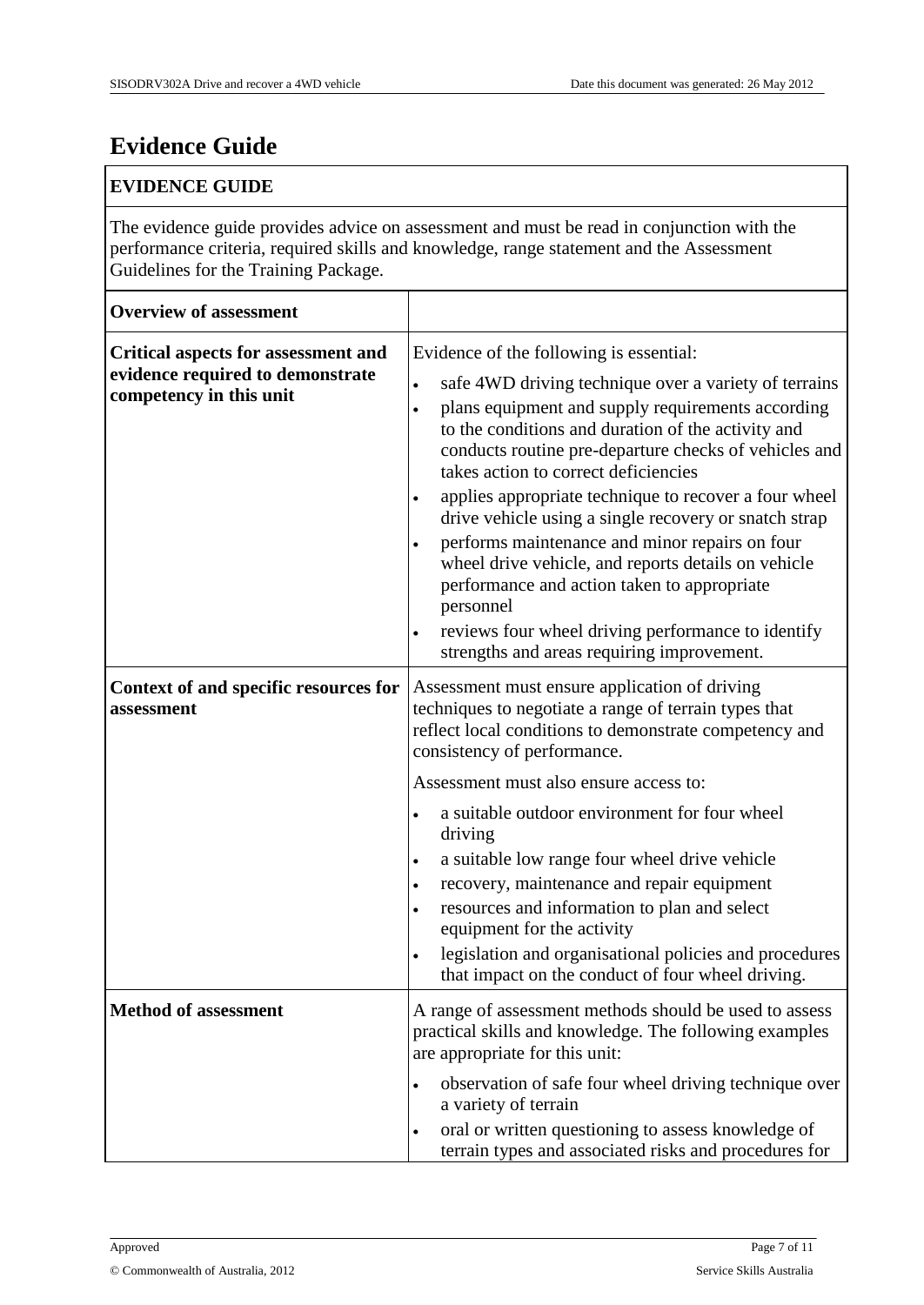| <b>EVIDENCE GUIDE</b>                         |                                                                                                                                                                                           |
|-----------------------------------------------|-------------------------------------------------------------------------------------------------------------------------------------------------------------------------------------------|
|                                               | maintenance and repairs<br>observation of safe recovery of four wheel drive<br>using a single recovery or snatch strap<br>third-party reports from a supervisor detailing<br>performance. |
|                                               | Holistic assessment with other units relevant to the<br>industry sector, workplace and job role is recommended                                                                            |
| <b>Guidance information for</b><br>assessment |                                                                                                                                                                                           |

### **Range Statement**

#### **RANGE STATEMENT**

The range statement relates to the unit of competency as a whole. It allows for different work environments and situations that may affect performance. Bold italicised wording, if used in the performance criteria, is detailed below. Essential operating conditions that may be present with training and assessment (depending on the work situation, needs of the candidate, accessibility of the item, and local industry and regional contexts) may also be included.

| Four wheel drive vehicle may<br>include: | manual<br>$\bullet$<br>automatic<br>$\bullet$                        |
|------------------------------------------|----------------------------------------------------------------------|
|                                          | part time<br>$\bullet$                                               |
|                                          | constant<br>$\bullet$                                                |
| <i>Equipment</i> may include:            | navigation equipment<br>$\bullet$<br>recovery equipment<br>$\bullet$ |
|                                          | maintenance equipment<br>$\bullet$                                   |
|                                          |                                                                      |
|                                          | personal equipment or resources.<br>$\bullet$                        |
| Organisational policies and              | occupational health and safety<br>$\bullet$                          |
| <i>procedures</i> may include:           | use and maintenance of equipment<br>$\bullet$                        |
|                                          | communication protocols<br>$\bullet$                                 |
|                                          | land management and minimal impact codes<br>$\bullet$                |
|                                          | vehicle reporting and notification procedures<br>$\bullet$           |
|                                          | travelling in convoy with other vehicles<br>$\bullet$                |
|                                          | code of ethics.                                                      |
| <i>Relevant sources</i> may include:     | <b>Bureau of Meteorology</b><br>$\bullet$                            |
|                                          | media                                                                |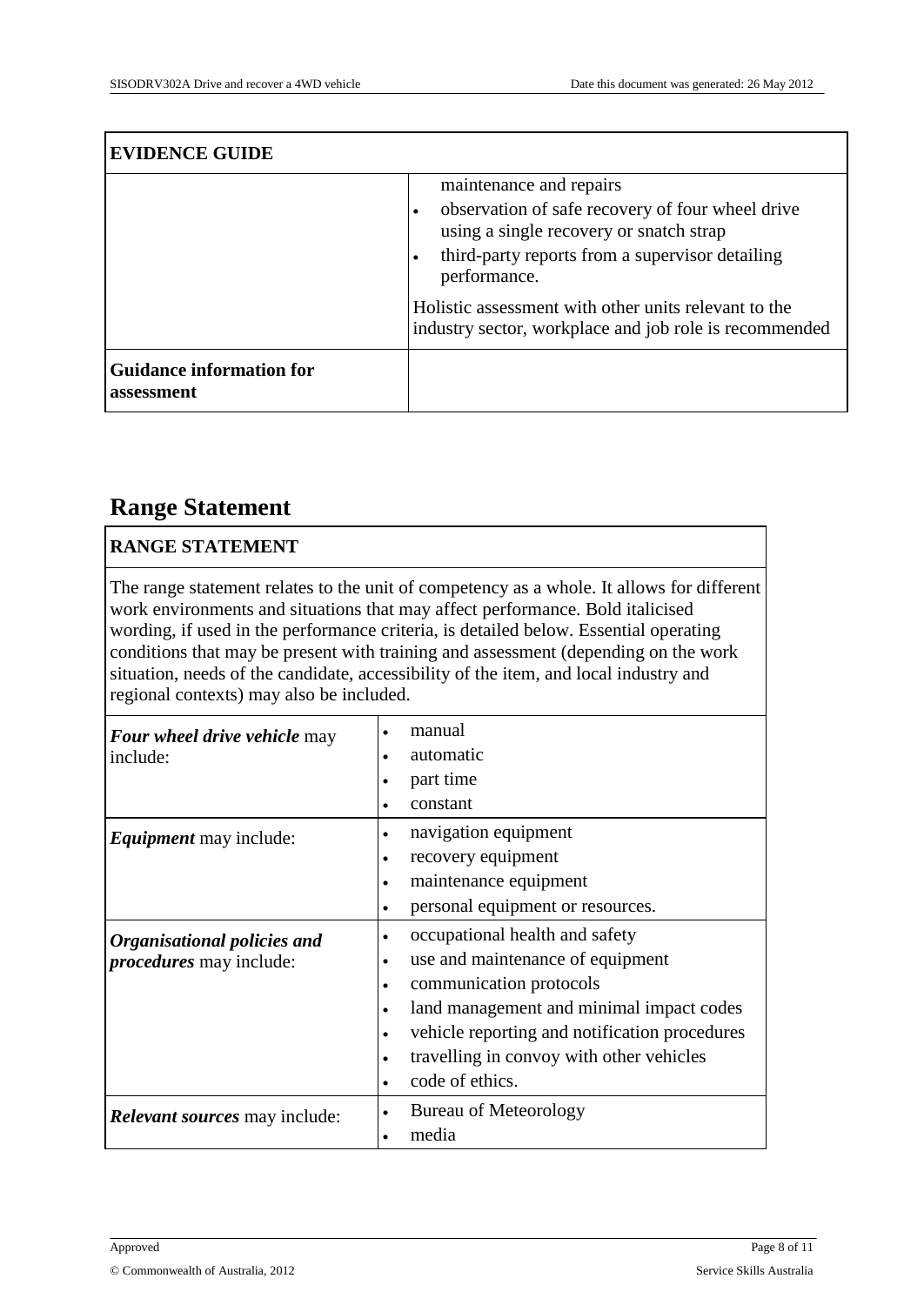| <b>RANGE STATEMENT</b>                   |                                                          |
|------------------------------------------|----------------------------------------------------------|
|                                          | land managers or agencies<br>$\bullet$                   |
|                                          | local knowledge.<br>$\bullet$                            |
| Weather and environmental                | satellite images<br>$\bullet$                            |
| <i>information</i> may include:          | daily and weekly forecasts                               |
|                                          | maximum and minimum temperatures<br>$\bullet$            |
|                                          | weather warnings<br>$\bullet$                            |
|                                          | event warnings<br>$\bullet$                              |
|                                          | river levels<br>$\bullet$                                |
|                                          | synoptic charts<br>$\bullet$                             |
|                                          | high and low tide predictions.                           |
| <b>Food and water requirements</b>       | menu planning and preparation<br>$\bullet$               |
| may include:                             | range of foods and drinks<br>$\bullet$                   |
|                                          | perishability<br>$\bullet$                               |
|                                          | storage                                                  |
|                                          | energy content.<br>$\bullet$                             |
| <b>Principles of nutrition may</b>       | food groups<br>$\bullet$                                 |
| include:                                 | dietary guidelines<br>$\bullet$                          |
|                                          | individual food requirements and allergies.<br>$\bullet$ |
| Contextual issues may include:           | weather conditions, including times<br>$\bullet$         |
|                                          | season<br>$\bullet$                                      |
|                                          | transport<br>$\bullet$                                   |
|                                          | location                                                 |
|                                          | trip distance and duration<br>$\bullet$                  |
|                                          | group objectives<br>$\bullet$                            |
|                                          | group size.                                              |
| <b>Routine pre-departure checks</b>      | engine<br>٠                                              |
| may include:                             | body<br>$\bullet$                                        |
|                                          | mirrors<br>$\bullet$                                     |
|                                          | tyres<br>$\bullet$                                       |
|                                          | accessories.<br>٠                                        |
| <b>Relevant legislation</b> may include: | occupational health and safety<br>$\bullet$              |
|                                          | permits or permission for access<br>$\bullet$            |
|                                          | area restrictions<br>$\bullet$                           |
|                                          | national and state or territory track<br>$\bullet$       |
|                                          | classification guides                                    |
|                                          | environmental regulations.<br>$\bullet$                  |
| <b>Range of terrain types may</b>        | moderate inclines or declines<br>$\bullet$               |
| include:                                 | sloping terrain                                          |
|                                          | very soft ground                                         |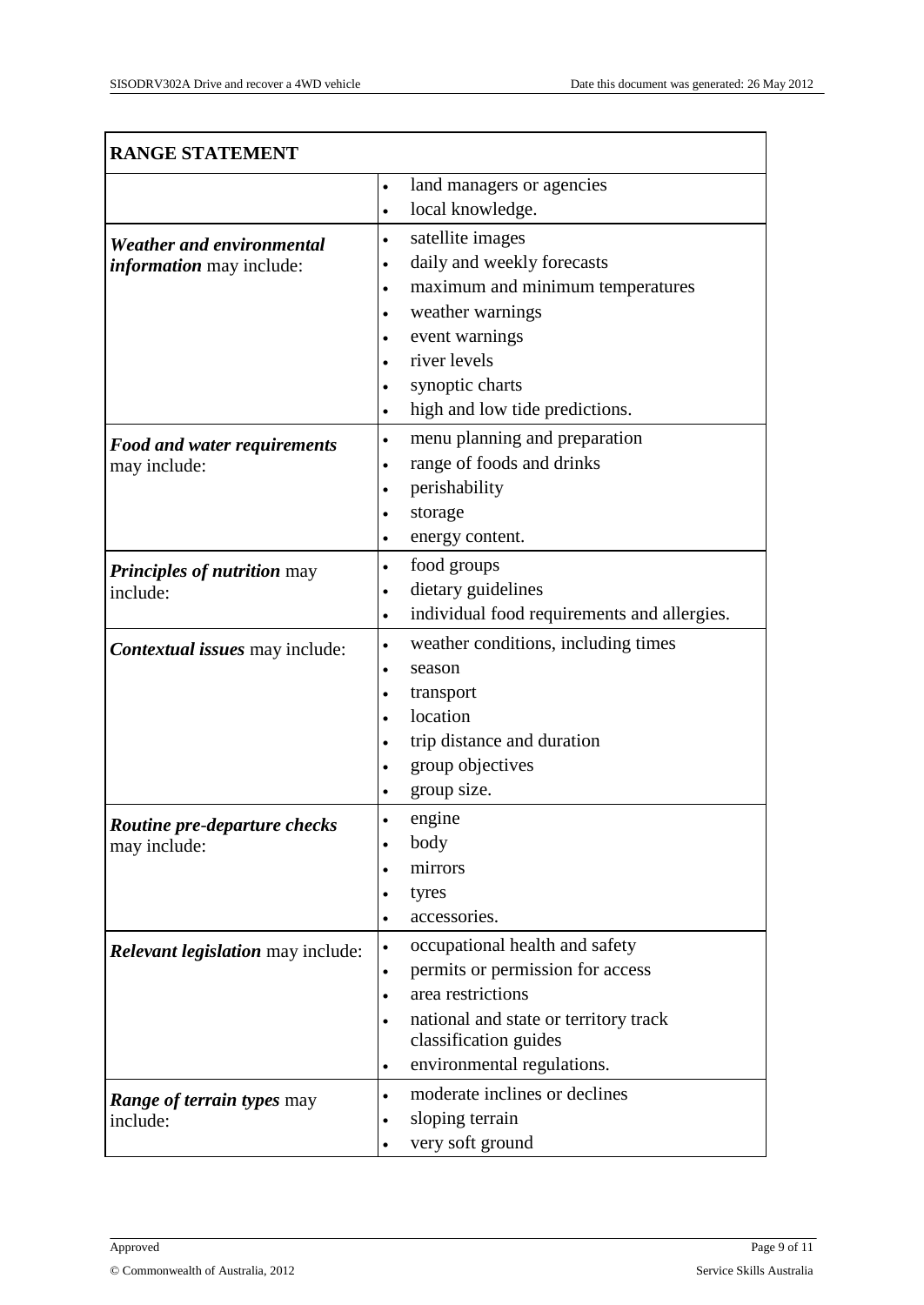| <b>RANGE STATEMENT</b>                                      |                                                                                                                                                                                                                                                                                                                                                                                        |
|-------------------------------------------------------------|----------------------------------------------------------------------------------------------------------------------------------------------------------------------------------------------------------------------------------------------------------------------------------------------------------------------------------------------------------------------------------------|
| <b>Routine maintenance and repair</b><br>tasks may include: | rocky areas<br>$\bullet$<br>sand<br>$\bullet$<br>axle deep water crossings<br>$\bullet$<br>mud or black soil<br>$\bullet$<br>snow or ice.<br>$\bullet$<br>changing wheels in uneven terrain<br>$\bullet$<br>fluid top up.<br>$\bullet$                                                                                                                                                 |
| <b>Relevant aspects may include:</b>                        | objectives<br>$\bullet$<br>planning process<br>$\bullet$<br>activity site<br>weather<br>equipment selection<br>$\bullet$<br>clothing selection<br>$\bullet$<br>food selection<br>$\bullet$<br>instructional content<br>instructional technique<br>$\bullet$<br>assessment technique<br>$\bullet$<br>group feedback<br>directing techniques<br>$\bullet$<br>rescue techniques employed. |

# **Unit Sector(s)**

| <b>Unit sector</b> | <b>Outdoor Recreation</b> |
|--------------------|---------------------------|
|                    |                           |

# **Co-requisite units**

| Co-requisite units |  |  |
|--------------------|--|--|
|                    |  |  |
|                    |  |  |